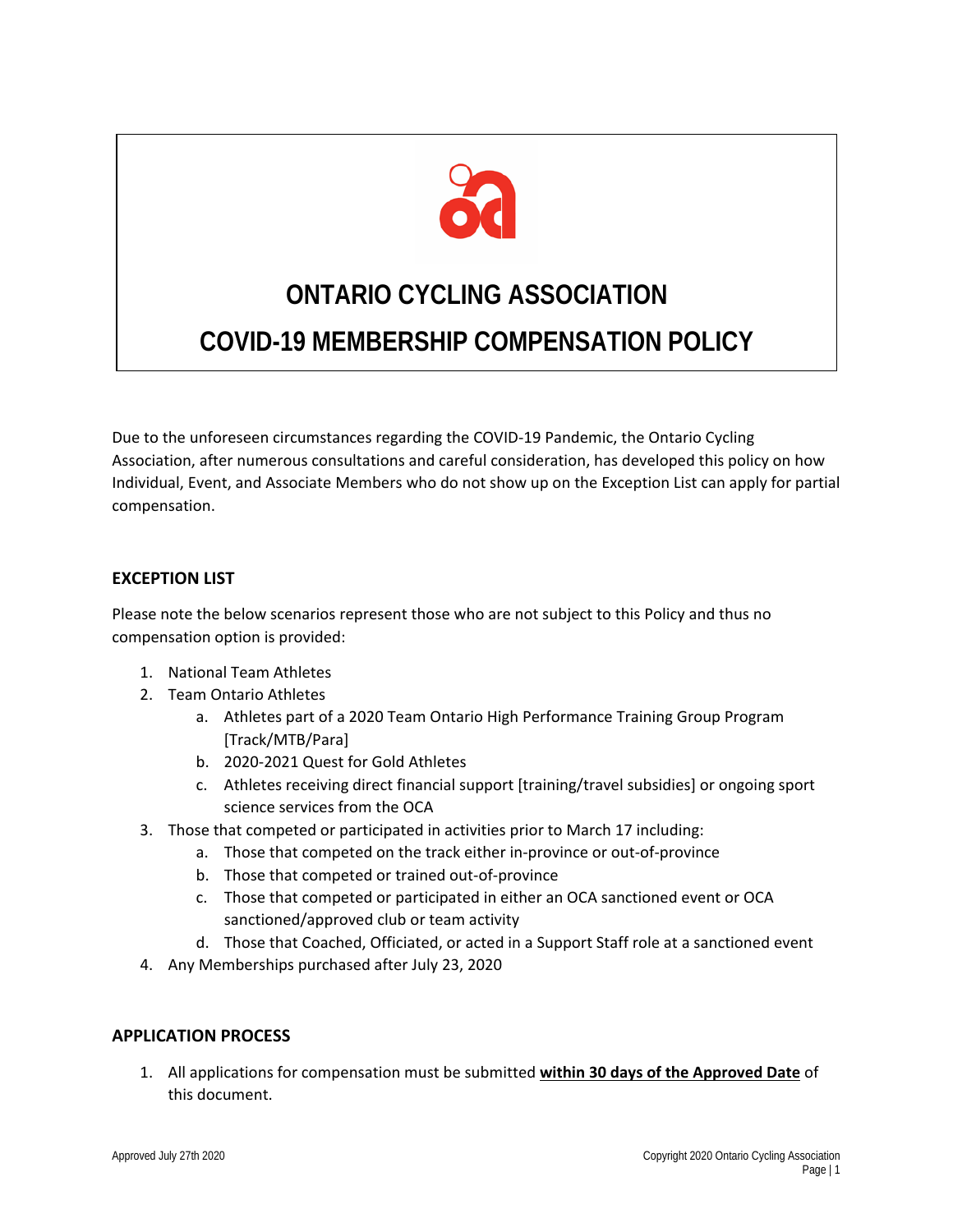- 2. All Members looking to obtain partial compensation for their 2020 OCA Membership will be required to do this on an application basis.
- 3. All applications for compensation must be declared by visiting the online form at the link below and completing the application process while logged into the CCN Bikes account tied to the Member's 2020 OCA Membership.

*Note: Memberships for 2020 will NOT be cancelled. No matter which of the provided options the Member chooses, they will still retain their membership status for 2020 with the Ontario Cycling Association and be eligible to participate in sanctioned activities*

# **[OCA COVID-19 MEMBERSHIP COMPENSATION APPLICATION FORM](https://ccnbikes.com/#!/events/ontario-cycling-association-2020-membership-compensation-application)**

- 4. Once at the application page, you will be required to choose from one of three options:
	- a. Partial Refund (If applicable)
	- b. Partial Credit towards 2021 OCA Membership
	- c. Direct Partial Credit amount to a specific program
		- i. Youth Fund
		- ii. Women's Initiatives
		- iii. High Performance
		- iv. Organizer Event Fund
- 5. Members will need to confirm their selection by checking off an agreement box.
- 6. Once the application has been submitted, members will be emailed a confirmation of their "transaction" which they should keep for future reference, if necessary.

# **REFUND PROCESS**

#### Partial Refund

- 1. For individuals selecting the **Partial Refund** option, a cheque will be processed for the eligible amount and mailed.
- 2. Partial Refunds will be processed bi-weekly starting the week of August 10. Please allow time for processing as we deal with the volume of requests.

#### For Partial Credits Towards 2021 OCA Membership

- 1. For individuals selecting the **Partial Credit** option, coupon codes will be created and emailed out to each member individually (during the months of October and November).
- 2. Coupon Codes will be valid for 2021 OCA Membership only.